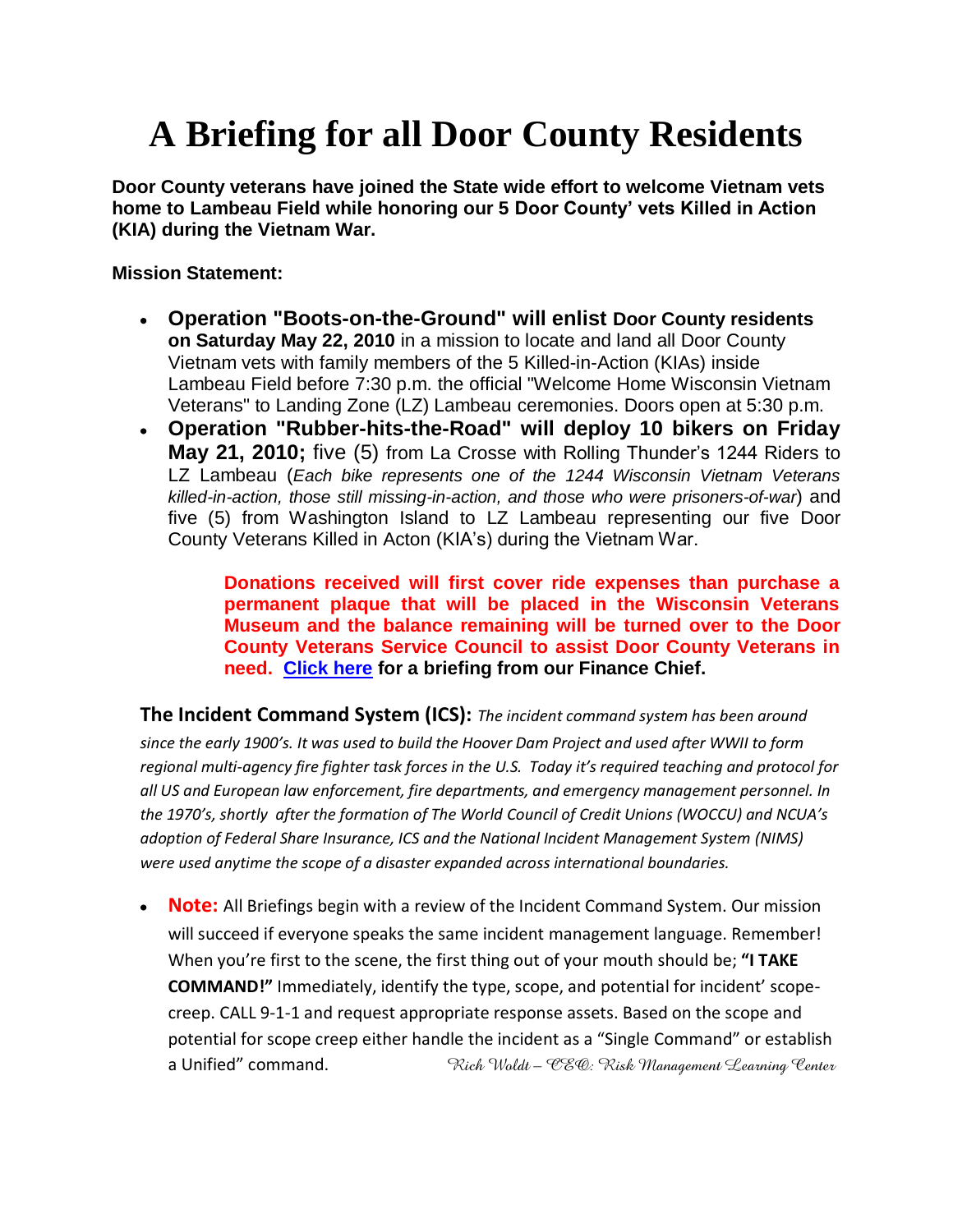

**We speak the same ICS language spoken by our active military.**

**We adopt field tested Homeland Security protocols.**

**We practice what's been preached since the 1800's!**



**Every organization should use the "Incident Command Systerm" [Click here](../../LZ_Lambeau_Basic_Training.htm) for Basic ICS Training. [Click here](../../LZ_Lambeau_AIT.htm) for AIT. FYI: Color Coded: IC is red, Safety Officer is yellow, Information Officer and Liaison Officers are light blue, Operations Chief is always green, Planning Chiefs are dark blue, and Finance Chiefs are in the black. Wisconsin is a "Home Rule" state. That means your local FIRE CHIEF rules the roost when it comes to life safety issues. The FIRE CHIEF works closely with all event Planning, Operations, Logistics, and Finance Chiefs. [Click here](http://www.sblgfd.com/frameset.html?index.html~right) to meet Staging Area #1's Fire Chief and personnel and [click here](http://www.google.com/search?hl=en&source=hp&q=Sister+Bay+Wisconsin+Fire+Department&btnG=Google+Search&aq=f&aqi=&aql=&oq=&gs_rfai=) to contact other departments. (Note: All Fire Departments need volunteers both first and backup responders)** 

## **5 Basic ICS Principles to Remember:**

- 1. **There is only ONE (1) Incident Commander per organization.**
- 2. **The ideal command structure has three (3) to seven (7) direct reports; never more than twelve (12).**
- 3. **Remember the "Concertina"! The "Unified" command structure expands and contracts with the incident's scope and potential for scope creep.**
- 4. **The first person to the scene must "take command," establish a "Single" command to determine the incident' type, scope, and potential for scope creep; and based on the facts, requests an appropriate "Unified" command be deployed.**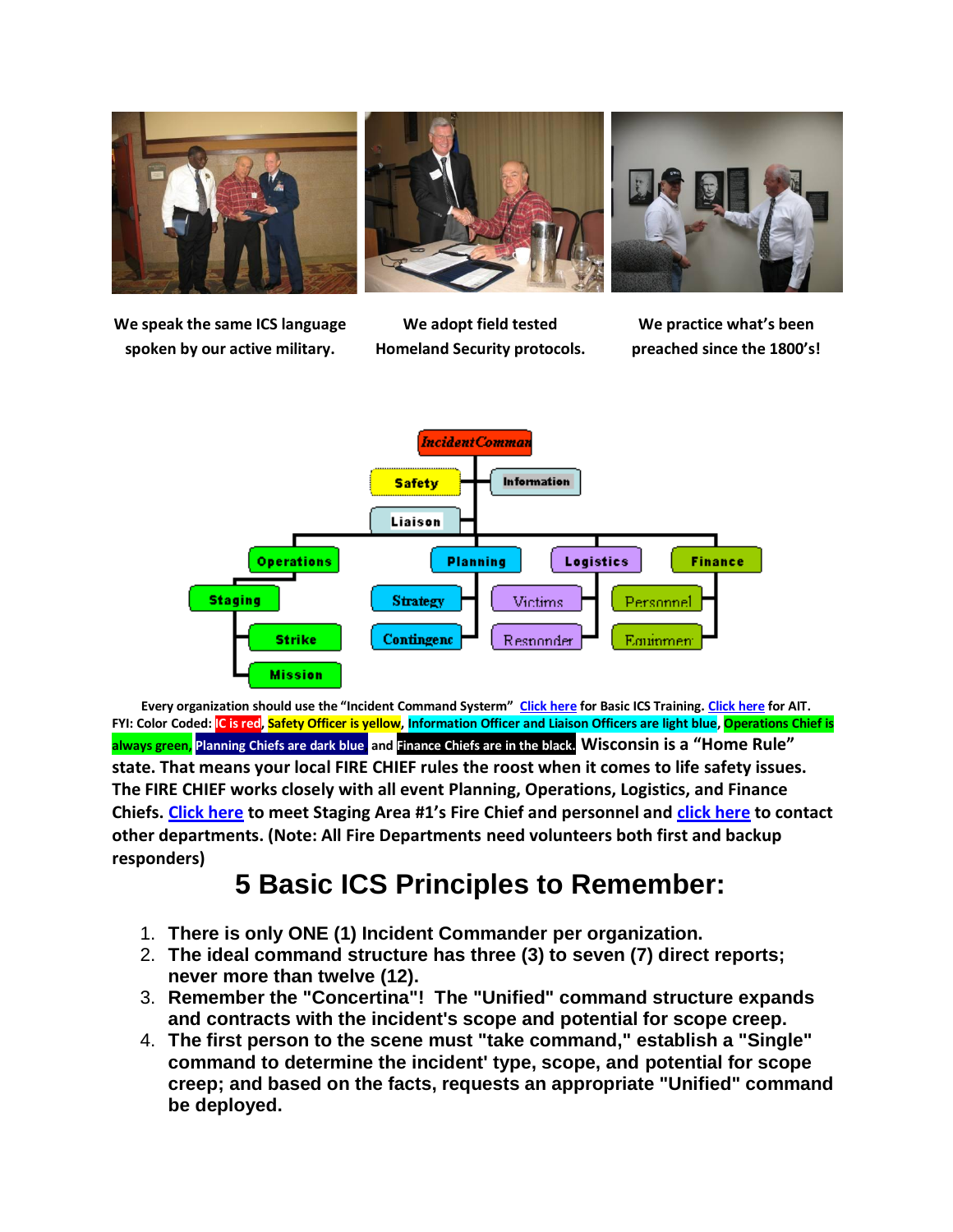5. **Public-to-Private Homeland Security Partnerships will form more easily, respond more quickly, and perform more efficiently when all segments of both public and private sectors of society speak the same Incident Command and Control System language.** 

**FYI:** 

- The County Veterans Service Officer (CVSO) is always the primary Incident Commander representing all veterans and their posts in Door County
- The Post' Commander closest to the incident' "Hot Zone" assumes on-site command when he or she learns of the incident or arrives at the scene or Emergency Operation Center (EOC).
- The first duty of the IC is to determine the type and estimate the scope and potential for incident' scope creep. The IC should also estimate the duration of the incident to determine whether or not to launch a "Unified Command."

#### **Mission Focus and Objectives:**

During any large scale event, it's critically important everyone speak the same "Incident Command and Control" language. While our primary mission in both "Boots on the Ground" and "Rubber hits the Road" is to mobilize Door County veterans and honor our 5 veterans killed in action during the Vietnam War, our strategy also includes "field testing" Door County's ability to mobilize all residents during a mass evacuation. Measurements of our success will include:

- How quickly, during a worst case scenario, we can establish a "Private Sector Unified Command" consistent with our "Public-to-Private Partnership already in place.
- How effectively we can expand and contract our Unified Command to meet changing operational goals and objectives.
- How many residents, businesses, churches, clubs, associations, schools and students we can get to answer Roll-call,
- How many Door County residents are familiar with and have consistently used the Incident Command System, and
- $\bullet$  How many will be able to pass a short Homeland Security test I call "Ready on Left  $-$ Ready on the Right – Prepare to Fire- STOP!"

#### **The Concertina Effect:**

Our "Unified" command will expand and contract to meet five operational objectives managed by unite managers under the command of our Chief of Operations. It is critically important for all Door County Residents to answer Roll-call so they can be assigned to the appropriate staging area in an appropriate "Role" based on their occupational specialties. It's better to report for Roll-call twice than to fail to report in at all: Please click here and answer "Roll-call"

**Safety, Health, and Trauma Management:** Managed by Post Surgeons and Post Chaplains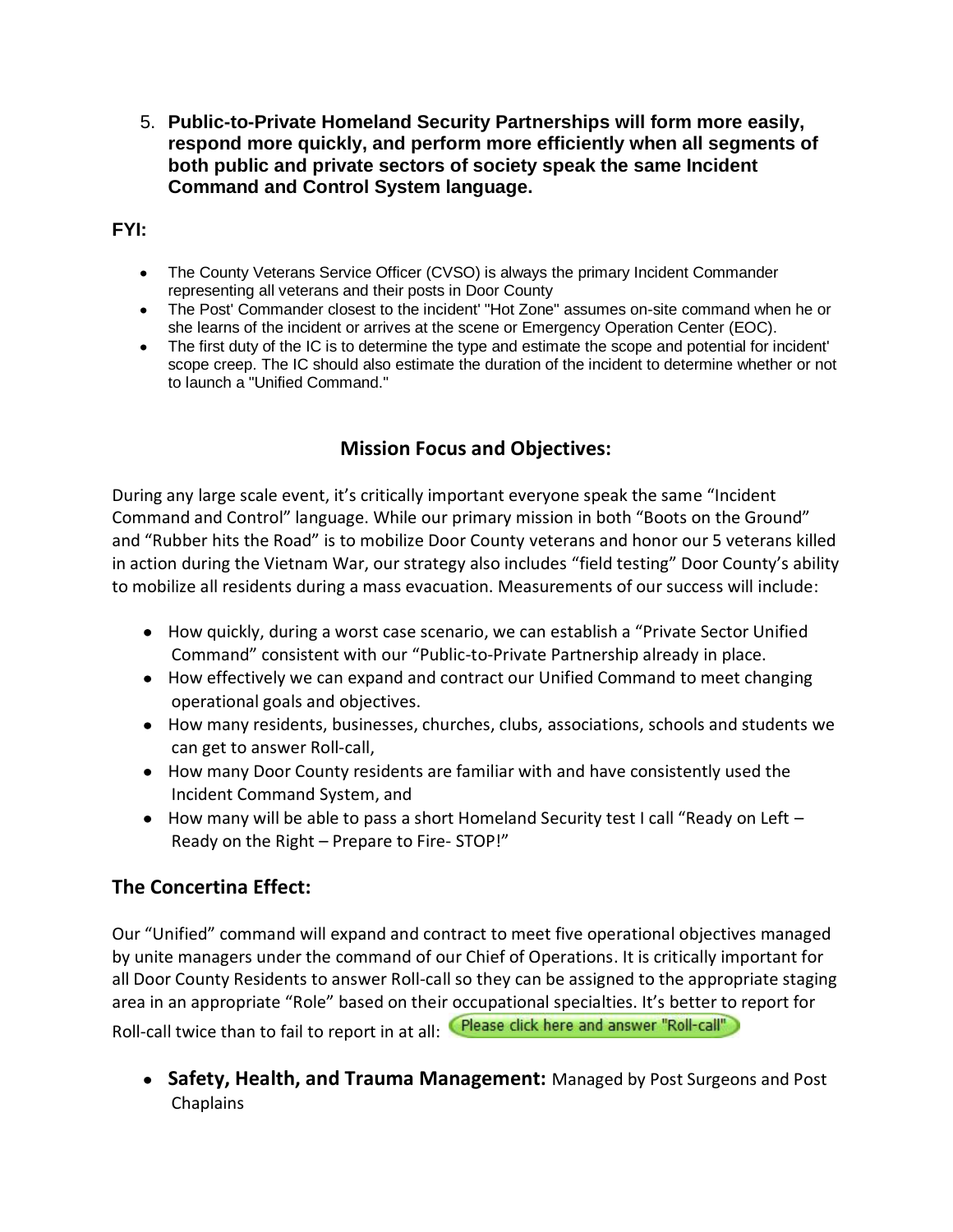- **Communications:** Managed by Post Public Relations Officers and Post Adjutant **Generals**
- **Security:** Managed by Post Sergeant at Arms
- **Transportation:** Managed by Post Quartermasters and Motor Pool Sergeants.
- **Equipment and Training for Response – Recovery – Reconstruction:** Managed by Post Training Officers/Trustees and Quartermasters.

**Remember: While we have many valued targets, our troops are our most valued asset.** Answering Roll-call helps ensure all are properly equipped, trained, and able to be tracked before being deployed. When everyone is accurately logged in, properly equipped, and adequately trained than and only then will Door County be "Ready to Roll" the next time its citizens stand in harms-way.

**Operational Period 1 – 2 – 3:** During operational period #1 we focus on assembling, equipping, and providing "Basic Training" for the troops. During period #2 and #3 we establish "Public-to-Private" Partnerships, and form state-wide "Private" sector "Unified" commands. Operations "Boots-on-the-Ground" will deploy under an international joint command formed between U.S military veterans and the world credit union movement.

## **A Summary of Operations!**

## **Operations - Rubber-hits-the-Road**

## Friday, May 21, 2010

The Door County leg of the 1244 Memorial Ride will be led by Northeast Wisconsin Bikers Association' (NEWBA) President; Owen "OB1" Burgwin. OB1 is our Incident Commander and Liaison Officer with Rolling Thunder as well as all biker organizations joining our Door County one-way-memorial ride honoring our 5 Door County vets Killed in Action (KIA) during the Vietnam War. I'll be Liaison Officer with Finance Chiefs for Welcome Home Wisconsin Vietnam Veterans to LZ Lambeau, and Operation "Boots-on-the-Ground."

#### **We've established five Staging Areas**

- Washington Island Cemetery at School House Beach.
- Danny's Viking Grill in Ellison Bay
- Pioneer Credit Union parking lot West side Sturgeon Bay
- Pioneer Credit Union parking lot at 825 Morris Ave two blocks from Lambeau Field
- Super 8 motel in La Crosse.

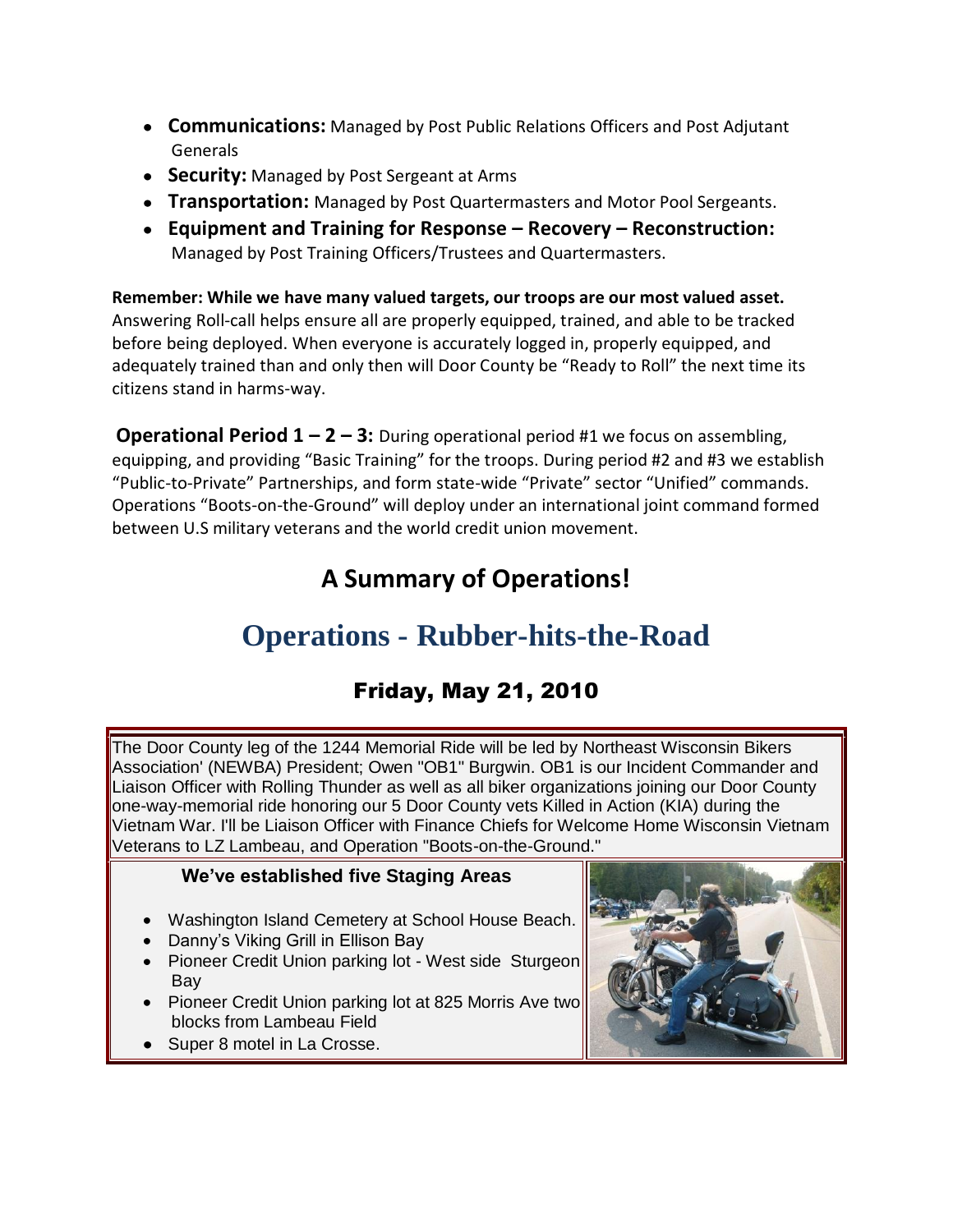#### **We've sets standards for flying bike flags**

LZ Lambeau far left – POW middle - US flag far right

#### **We've established Staging Area Commands**

- Washington Island AL  $402$
- Ellison Bay AL 527 (KIA Families), VFW 8337 and VFW 9290 – Bikers
- Sturgeon Bay AL & AMVET Posts (KIA Families) VFW 3088 and Marine Corp League – Bikers
- Pioneer Credit Union Parking lots CU President/CEO
- Super 8 in La Crosse NEWBA President/CEO OB1



**Ten (10) bikers** with U.S. flag on the right, POW flag in the middle, and LZ Lambeau flag on the left will act as primary honor guards with the following missions:

**Five (5) bikers** will be in La Crosse at the Super 8 motel with OB1 having been registered and briefed at the Rolling Thunder safety briefing meeting Thursday night. They'll be mission ready to ride with the 1244 to LZ Lambeau under the Command of "Skinner" Rolling Thunder's Road Captain. [Click here](http://maps.google.com/maps?f=q&source=embed&hl=en&geocode=&q=Viking+Grill,+Ellison+Bay,+Wisconsin&sll=45.395075,-86.931381&sspn=0.163456,0.280838&ie=UTF8&hq=Viking+Grill,&hnear=Ellison+Bay&t=h&cid=773501102070094516&ll=45.262443,-87.069139&spn=0.021144,0.036478&z=14&iwloc=A) to use Google maps.



**Five (5) bikers** will be stationed at the grave sites of each of our 5 Door County veterans who were Killed in Action. Each of the five will lead family members of our KIAs either to our Staging Area #1 at Danny's Viking Grill in Ellison Bay or to Staging Area #2 in the parking lot of the West side Pioneer Credit Union branch office in Sturgeon Bay. Depending on numbers of bikes and vehicles, bikers and KIA family members might be able to stay at the cemetery until the memorial ride passes.

**Ride' Route: Our Planning and Logistics Chiefs warn that the route might change at any time due to road work, accidents, detours, weather, etc. So, monitor this site for any last minute updates and changes.**

**Tentative 'Rubber hits the Road" Routing as of March 31, 2010:**

**[Click here](LZLambeauPlanningChiefBriefingApril21.pdf) for current briefing from our Planning Chief!**

**Posted April 10:** Our Door County leg of the LZ Lambeau Memorial ride will start at the grave sites of our 5 KIAs at 0600 hours on Friday May 21, 2010. After a flag posting and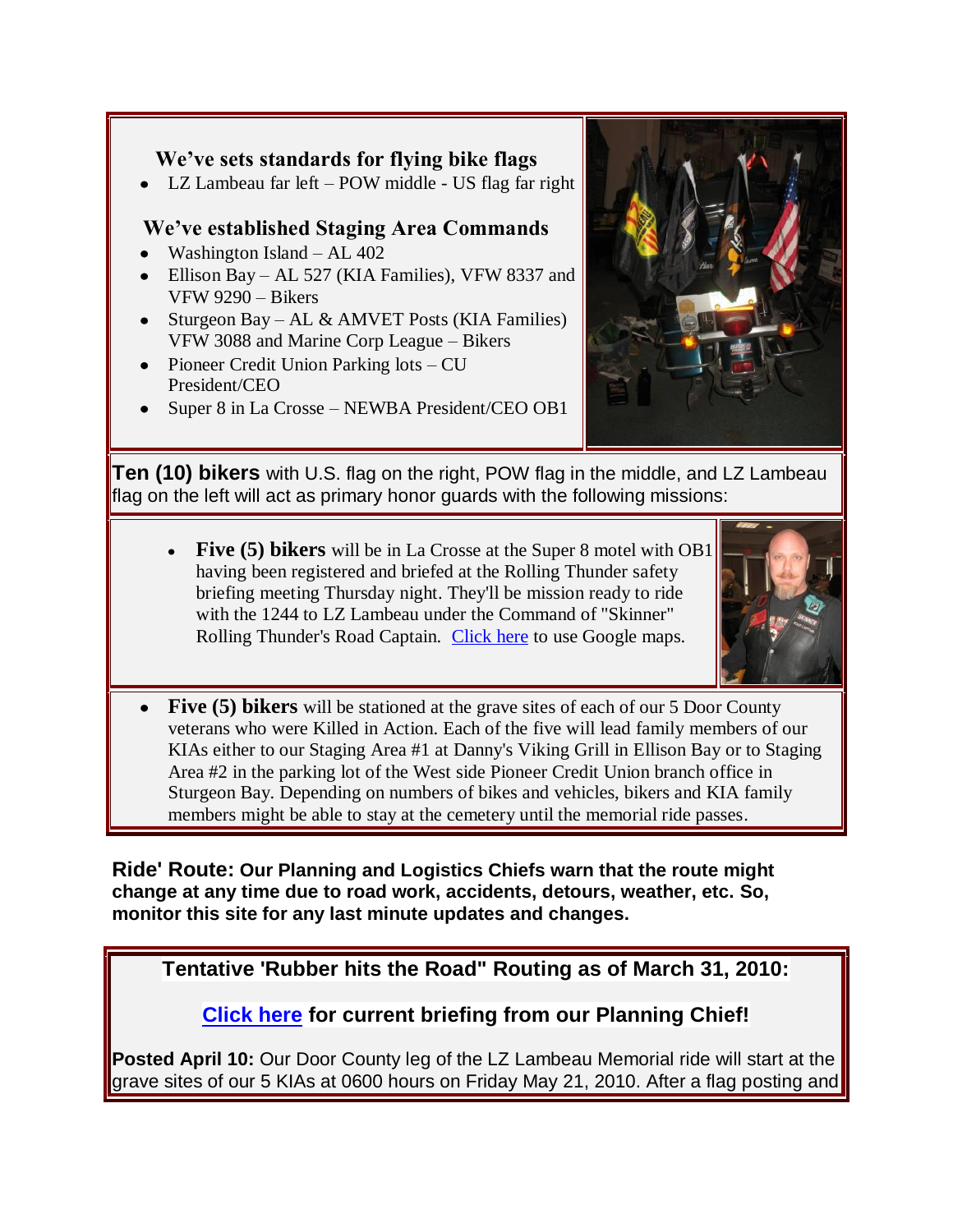prayer ceremony, bikers will assemble at Northport Pier to meet Washington Island residents arriving on at Northport at 7:30 a.m. At 7:45 a.m. sharp the ride will leave Northport proceeding to Staging Area #1 (Viking Grill in Ellison Bay" where Door County residence on motorcycles and in cars, trucks, and busses will fall in before proceeding south on Hay #42 to the gravesite of KIA Randal Wagner in the Egg Harbor cemetery where those waiting will fall-in before proceeding across the county to Hwy #57 north of Institute to pass Saint Peter and Paul's Catholic cemetery and gravesite of KIA David Schaefer then on to Staging Area # 3 where Door County residents will fall-in before proceeding to LZ Lambeau.

**Posted April 1:** At this time, our ride will follow #42 past Gibraltar High to Egg Harbor going past Randy Wagner's grave site in Egg Harbor's cemetery than turn East on "T" winding through the country past NEWBA's Memorial Park, than to #57 north of Institute so we pass David Schaefer's grave site at St Peter and Paul's Catholic Cemetery and Sevastopol High School, than South into and through Sturgeon Bay so we pass Sturgeon Bay High than on to Southern Door High and on to LZ Lambeau. Riders from the Island will assemble at the High School from which Rick Perez graduated. One rider will escort Dan Pfister's family from his gravesite in Bayside Cemetery to the Pioneer Credit Union Westside Branch parking lot (Staging Area #2). [Click here](http://maps.google.com/maps?f=q&source=embed&hl=en&geocode=&q=Viking+Grill,+Ellison+Bay,+Wisconsin&sll=45.395075,-86.931381&sspn=0.163456,0.280838&ie=UTF8&hq=Viking+Grill,&hnear=Ellison+Bay&t=h&cid=773501102070094516&ll=45.262443,-87.069139&spn=0.021144,0.036478&z=14&iwloc=A) for a Google map!

#### **Focus on Education:**

**Since the 1600s in Europe, the home of many of our fore-fathers, the Rife-of-the-Shire has been the chief law enforcement officer. Since Wisconsin became a State (1848) our elected County "Shire-Rife" or Sheriff has ruled the wild-west.**

- [Click here](http://www.co.door.wi.gov/localgov_staff.asp?deptid=52&locid=137) and become familiar with the Sheriff's website.
- [Click here](http://www.google.com/search?hl=en&source=hp&q=sturgeon+bay+police+department&aq=0&aqi=g1&aql=&oq=Sturgeon+Bay+Poli&gs_rfai=) and become familiar with the Sturgeon Bay Police Department website.
- [Click here](http://www.google.com/search?hl=en&q=wisconsin+emergency+management&aq=0c&aqi=g-c3&aql=&oq=Wisc+emergency+management&gs_rfai=) and become familiar with Wisconsin Emergency Government
- [Click here](http://www.google.com/search?hl=en&q=door+county+fire+department&aq=0&aqi=g2&aql=&oq=Door+County+Fire+&gs_rfai=) and become familiar with Door County Fire Departments
- [Click here](http://www.co.door.wi.gov/localgov_staff_search.asp?locid=137) and become familiar with Door County Government
- [Click here](http://map.co.door.wi.us/) and learn to use Door County's Land Information Portal
- [Click here](http://www.google.com/search?hl=en&q=wisconsin+credit+union+league&aq=1&aqi=g10&aql=&oq=Wisconsin+Cred&gs_rfai=) and become familiar with Wisconsin Credit Union Movement
- [Click here](http://www.woccu.org/memberserv/intlcusystem) and become familiar with the World Credit Union Movement
- [Click here](http://www.rmlearningcenter.com/) and use The Risk Management Learning Center R&D Department
- **When time permits, also learn to navigate the following sites:**
- **Resource Guide**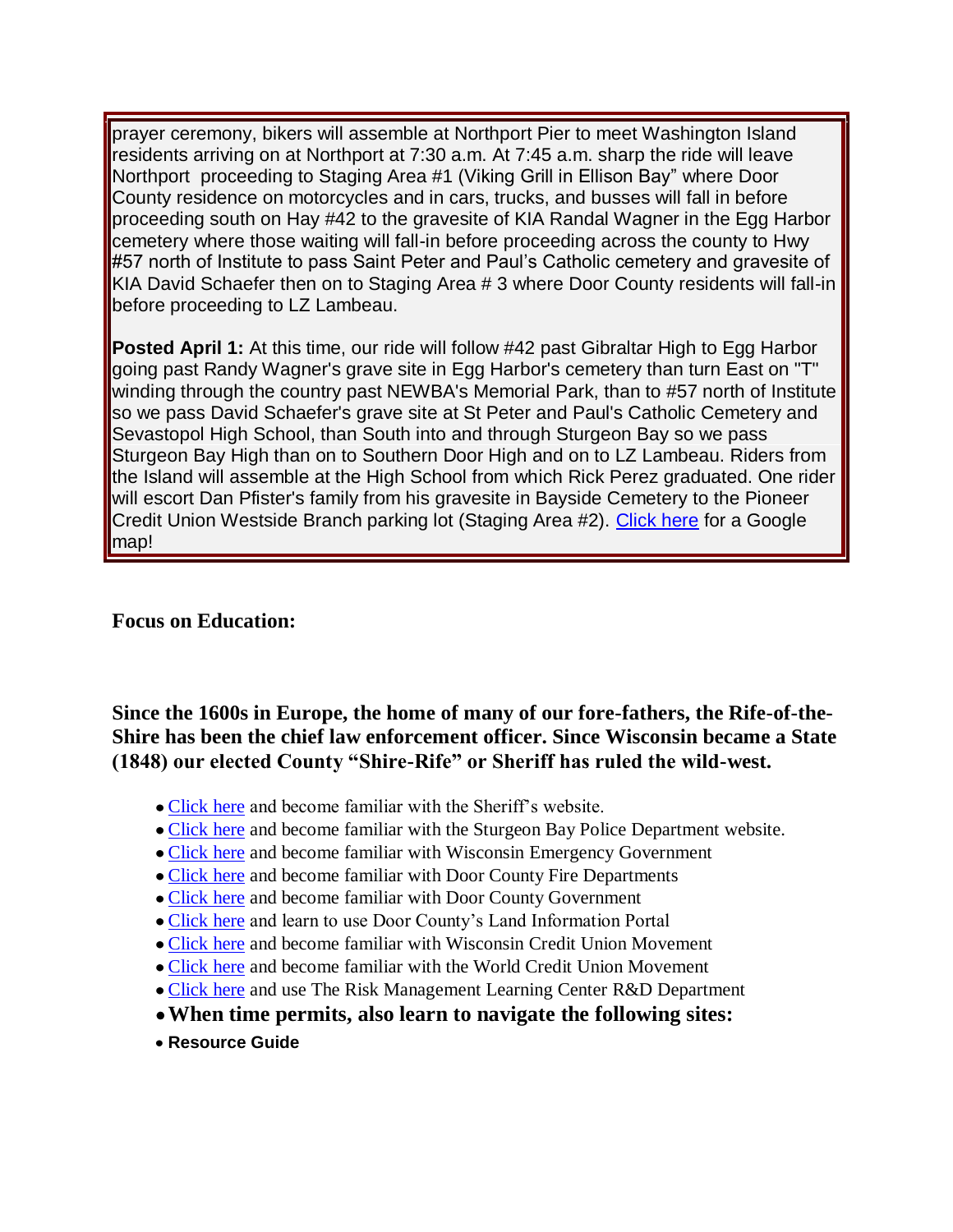- At **[Family Watchdog](http://www.familywatchdog.us/)**'s Web site, parents can find out if sex offenders live near their home or near their kid's school. Plug in a ZIP code to see where registered offenders live, work and the crimes they committed. **[Click here](http://www.familywatchdog.us/Search.asp)** to search by ZIP code or state.
- [Crime Stoppers](http://aolsearch.aol.com/aol/redir?src=afe_r2&requestId=9fec1236172bd2be&clickedItemRank=1&userQuery=www.crimestoppers.gov&clickedItemURN=http%3A%2F%2Fswitcher.dmn.aol.com%2Fsw%2Fr%3Fri%3D00vURr40yjQIyNniM1Ioa6cA%26ai%3D0%26dt%3D1204217445248%26u%3Dhttp%253A%252F%252Fpagead2.googlesyndication.com%252Fpagead%252Ficlk%253Fsa%253Dl%2526ai%253DBDoMeZebGR9-UKZbm4wHx-a2BBIO9pTyH55PYBsCNtwHAqQcQARgBIKTqiwIoBTgAUIrj6sX5_____wFgyQaqAQthb2xfYWZlX2Ruc7IBEWNyaW1lc3RvcHBlcnMuZ292yAEB2gEZaHR0cDovL2NyaW1lc3RvcHBlcnMuZ292L6gDAegDlwToA0z1AwEAAAD1AwAAgAA%2526num%253D1%2526adurl%253Dhttp%253A%252F%252Fwww.zephyrwhip.com%252Fwebdir%252Fcrime%252Fcrime%25252Bstoppers%252Fcriminal%25252Bdefense%25252Blawyer%252Findex.htm%2526client%253Dca-afe-aol%26cs%3Dcb7JsHXk8Q1eXiixVIH4DR2zuHY%253D&partner=AFE&googlePromoFlag=0&title=Crime+Stoppers&moduleId=afe_dmn.jsp.M&googleLocalFlag=0&clickedItemPageRanking=1&clickedItemPage=1&clickedItemDescription=GoogleSLResults) [Find About The Latest Crime Stoppers Here!](http://aolsearch.aol.com/aol/redir?src=afe_r2&requestId=9fec1236172bd2be&clickedItemRank=1&userQuery=www.crimestoppers.gov&clickedItemURN=http%3A%2F%2Fswitcher.dmn.aol.com%2Fsw%2Fr%3Fri%3D00vURr40yjQIyNniM1Ioa6cA%26ai%3D0%26dt%3D1204217445248%26u%3Dhttp%253A%252F%252Fpagead2.googlesyndication.com%252Fpagead%252Ficlk%253Fsa%253Dl%2526ai%253DBDoMeZebGR9-UKZbm4wHx-a2BBIO9pTyH55PYBsCNtwHAqQcQARgBIKTqiwIoBTgAUIrj6sX5_____wFgyQaqAQthb2xfYWZlX2Ruc7IBEWNyaW1lc3RvcHBlcnMuZ292yAEB2gEZaHR0cDovL2NyaW1lc3RvcHBlcnMuZ292L6gDAegDlwToA0z1AwEAAAD1AwAAgAA%2526num%253D1%2526adurl%253Dhttp%253A%252F%252Fwww.zephyrwhip.com%252Fwebdir%252Fcrime%252Fcrime%25252Bstoppers%252Fcriminal%25252Bdefense%25252Blawyer%252Findex.htm%2526client%253Dca-afe-aol%26cs%3Dcb7JsHXk8Q1eXiixVIH4DR2zuHY%253D&partner=AFE&googlePromoFlag=0&title=Crime+Stoppers&moduleId=afe_dmn.jsp.M&googleLocalFlag=0&clickedItemPageRanking=1&clickedItemPage=1&clickedItemDescription=GoogleSLResults) [Criminal.ZephyrWhip.com](http://aolsearch.aol.com/aol/redir?src=afe_r2&requestId=9fec1236172bd2be&clickedItemRank=1&userQuery=www.crimestoppers.gov&clickedItemURN=http%3A%2F%2Fswitcher.dmn.aol.com%2Fsw%2Fr%3Fri%3D00vURr40yjQIyNniM1Ioa6cA%26ai%3D0%26dt%3D1204217445248%26u%3Dhttp%253A%252F%252Fpagead2.googlesyndication.com%252Fpagead%252Ficlk%253Fsa%253Dl%2526ai%253DBDoMeZebGR9-UKZbm4wHx-a2BBIO9pTyH55PYBsCNtwHAqQcQARgBIKTqiwIoBTgAUIrj6sX5_____wFgyQaqAQthb2xfYWZlX2Ruc7IBEWNyaW1lc3RvcHBlcnMuZ292yAEB2gEZaHR0cDovL2NyaW1lc3RvcHBlcnMuZ292L6gDAegDlwToA0z1AwEAAAD1AwAAgAA%2526num%253D1%2526adurl%253Dhttp%253A%252F%252Fwww.zephyrwhip.com%252Fwebdir%252Fcrime%252Fcrime%25252Bstoppers%252Fcriminal%25252Bdefense%25252Blawyer%252Findex.htm%2526client%253Dca-afe-aol%26cs%3Dcb7JsHXk8Q1eXiixVIH4DR2zuHY%253D&partner=AFE&googlePromoFlag=0&title=Crime+Stoppers&moduleId=afe_dmn.jsp.M&googleLocalFlag=0&clickedItemPageRanking=1&clickedItemPage=1&clickedItemDescription=GoogleSLResults)
- [Search Crime Records](http://aolsearch.aol.com/aol/redir?src=afe_r2&requestId=9fec1236172bd2be&clickedItemRank=2&userQuery=www.crimestoppers.gov&clickedItemURN=http%3A%2F%2Fswitcher.dmn.aol.com%2Fsw%2Fr%3Fri%3D00vURr40yjQIyNniM1Ioa6cA%26ai%3D1%26dt%3D1204217445248%26u%3Dhttp%253A%252F%252Fpagead2.googlesyndication.com%252Fpagead%252Ficlk%253Fsa%253Dl%2526ai%253DBK19rZebGR9-UKZbm4wHx-a2BBNyD6CrkiLvyA8CNtwGA4gkQAhgCIKTqiwIoBTgAUIWu-KcFYMkGoAG8q-37A6oBC2FvbF9hZmVfZG5zsgERY3JpbWVzdG9wcGVycy5nb3bIAQHaARlodHRwOi8vY3JpbWVzdG9wcGVycy5nb3YvqAMB6AOXBOgDTPUDAQAAAPUDAACAAA%2526num%253D2%2526adurl%253Dhttp%253A%252F%252Fwww.govtregistry.com%252Flp.php%25253Fsk%25253DCrime%252526tc%25253DmI02I98%2526client%253Dca-afe-aol%26cs%3DdQ56z%252Fd%252FPJZ0cBghsaNf38SErG8%253D&partner=AFE&googlePromoFlag=0&title=Search+Crime+Records&moduleId=afe_dmn.jsp.M&googleLocalFlag=0&clickedItemPageRanking=2&clickedItemPage=1&clickedItemDescription=GoogleSLResults) [Instant Crime records lookup. Crime records online database.](http://aolsearch.aol.com/aol/redir?src=afe_r2&requestId=9fec1236172bd2be&clickedItemRank=2&userQuery=www.crimestoppers.gov&clickedItemURN=http%3A%2F%2Fswitcher.dmn.aol.com%2Fsw%2Fr%3Fri%3D00vURr40yjQIyNniM1Ioa6cA%26ai%3D1%26dt%3D1204217445248%26u%3Dhttp%253A%252F%252Fpagead2.googlesyndication.com%252Fpagead%252Ficlk%253Fsa%253Dl%2526ai%253DBK19rZebGR9-UKZbm4wHx-a2BBNyD6CrkiLvyA8CNtwGA4gkQAhgCIKTqiwIoBTgAUIWu-KcFYMkGoAG8q-37A6oBC2FvbF9hZmVfZG5zsgERY3JpbWVzdG9wcGVycy5nb3bIAQHaARlodHRwOi8vY3JpbWVzdG9wcGVycy5nb3YvqAMB6AOXBOgDTPUDAQAAAPUDAACAAA%2526num%253D2%2526adurl%253Dhttp%253A%252F%252Fwww.govtregistry.com%252Flp.php%25253Fsk%25253DCrime%252526tc%25253DmI02I98%2526client%253Dca-afe-aol%26cs%3DdQ56z%252Fd%252FPJZ0cBghsaNf38SErG8%253D&partner=AFE&googlePromoFlag=0&title=Search+Crime+Records&moduleId=afe_dmn.jsp.M&googleLocalFlag=0&clickedItemPageRanking=2&clickedItemPage=1&clickedItemDescription=GoogleSLResults) [Crime.GovtRegistry.com](http://aolsearch.aol.com/aol/redir?src=afe_r2&requestId=9fec1236172bd2be&clickedItemRank=2&userQuery=www.crimestoppers.gov&clickedItemURN=http%3A%2F%2Fswitcher.dmn.aol.com%2Fsw%2Fr%3Fri%3D00vURr40yjQIyNniM1Ioa6cA%26ai%3D1%26dt%3D1204217445248%26u%3Dhttp%253A%252F%252Fpagead2.googlesyndication.com%252Fpagead%252Ficlk%253Fsa%253Dl%2526ai%253DBK19rZebGR9-UKZbm4wHx-a2BBNyD6CrkiLvyA8CNtwGA4gkQAhgCIKTqiwIoBTgAUIWu-KcFYMkGoAG8q-37A6oBC2FvbF9hZmVfZG5zsgERY3JpbWVzdG9wcGVycy5nb3bIAQHaARlodHRwOi8vY3JpbWVzdG9wcGVycy5nb3YvqAMB6AOXBOgDTPUDAQAAAPUDAACAAA%2526num%253D2%2526adurl%253Dhttp%253A%252F%252Fwww.govtregistry.com%252Flp.php%25253Fsk%25253DCrime%252526tc%25253DmI02I98%2526client%253Dca-afe-aol%26cs%3DdQ56z%252Fd%252FPJZ0cBghsaNf38SErG8%253D&partner=AFE&googlePromoFlag=0&title=Search+Crime+Records&moduleId=afe_dmn.jsp.M&googleLocalFlag=0&clickedItemPageRanking=2&clickedItemPage=1&clickedItemDescription=GoogleSLResults)
- [Free Police Records](http://aolsearch.aol.com/aol/redir?src=afe_r2&requestId=9fec1236172bd2be&clickedItemRank=3&userQuery=www.crimestoppers.gov&clickedItemURN=http%3A%2F%2Fswitcher.dmn.aol.com%2Fsw%2Fr%3Fri%3D00vURr40yjQIyNniM1Ioa6cA%26ai%3D2%26dt%3D1204217445248%26u%3Dhttp%253A%252F%252Fpagead2.googlesyndication.com%252Fpagead%252Ficlk%253Fsa%253Dl%2526ai%253DBIleWZebGR9-UKZbm4wHx-a2BBNz5iDmQsJHaA8CNtwHAqQcQAxgDIKTqiwIoBTgAUMjwrqT4_____wFgyQagAbyWofwDqgELYW9sX2FmZV9kbnOyARFjcmltZXN0b3BwZXJzLmdvdsgBAdoBGWh0dHA6Ly9jcmltZXN0b3BwZXJzLmdvdi-oAwHoA5cE6ANM9QMBAAAA9QMAAIAA%2526num%253D3%2526adurl%253Dhttp%253A%252F%252Fusinforegistry.com%252Fxweb_police_records.php%2526client%253Dca-afe-aol%26cs%3Da9aXmiTs%252BD4OdoScpaKY1TXXqYU%253D&partner=AFE&googlePromoFlag=0&title=Free+Police+Records&moduleId=afe_dmn.jsp.M&googleLocalFlag=0&clickedItemPageRanking=3&clickedItemPage=1&clickedItemDescription=GoogleSLResults) [National public records registry. Unlimited](http://aolsearch.aol.com/aol/redir?src=afe_r2&requestId=9fec1236172bd2be&clickedItemRank=3&userQuery=www.crimestoppers.gov&clickedItemURN=http%3A%2F%2Fswitcher.dmn.aol.com%2Fsw%2Fr%3Fri%3D00vURr40yjQIyNniM1Ioa6cA%26ai%3D2%26dt%3D1204217445248%26u%3Dhttp%253A%252F%252Fpagead2.googlesyndication.com%252Fpagead%252Ficlk%253Fsa%253Dl%2526ai%253DBIleWZebGR9-UKZbm4wHx-a2BBNz5iDmQsJHaA8CNtwHAqQcQAxgDIKTqiwIoBTgAUMjwrqT4_____wFgyQagAbyWofwDqgELYW9sX2FmZV9kbnOyARFjcmltZXN0b3BwZXJzLmdvdsgBAdoBGWh0dHA6Ly9jcmltZXN0b3BwZXJzLmdvdi-oAwHoA5cE6ANM9QMBAAAA9QMAAIAA%2526num%253D3%2526adurl%253Dhttp%253A%252F%252Fusinforegistry.com%252Fxweb_police_records.php%2526client%253Dca-afe-aol%26cs%3Da9aXmiTs%252BD4OdoScpaKY1TXXqYU%253D&partner=AFE&googlePromoFlag=0&title=Free+Police+Records&moduleId=afe_dmn.jsp.M&googleLocalFlag=0&clickedItemPageRanking=3&clickedItemPage=1&clickedItemDescription=GoogleSLResults) online report lookups! [USInfoRegistry.com](http://aolsearch.aol.com/aol/redir?src=afe_r2&requestId=9fec1236172bd2be&clickedItemRank=3&userQuery=www.crimestoppers.gov&clickedItemURN=http%3A%2F%2Fswitcher.dmn.aol.com%2Fsw%2Fr%3Fri%3D00vURr40yjQIyNniM1Ioa6cA%26ai%3D2%26dt%3D1204217445248%26u%3Dhttp%253A%252F%252Fpagead2.googlesyndication.com%252Fpagead%252Ficlk%253Fsa%253Dl%2526ai%253DBIleWZebGR9-UKZbm4wHx-a2BBNz5iDmQsJHaA8CNtwHAqQcQAxgDIKTqiwIoBTgAUMjwrqT4_____wFgyQagAbyWofwDqgELYW9sX2FmZV9kbnOyARFjcmltZXN0b3BwZXJzLmdvdsgBAdoBGWh0dHA6Ly9jcmltZXN0b3BwZXJzLmdvdi-oAwHoA5cE6ANM9QMBAAAA9QMAAIAA%2526num%253D3%2526adurl%253Dhttp%253A%252F%252Fusinforegistry.com%252Fxweb_police_records.php%2526client%253Dca-afe-aol%26cs%3Da9aXmiTs%252BD4OdoScpaKY1TXXqYU%253D&partner=AFE&googlePromoFlag=0&title=Free+Police+Records&moduleId=afe_dmn.jsp.M&googleLocalFlag=0&clickedItemPageRanking=3&clickedItemPage=1&clickedItemDescription=GoogleSLResults)
- [Crime news](http://aolsearch.aol.com/aol/redir?src=afe_r2&requestId=9fec1236172bd2be&clickedItemRank=4&userQuery=www.crimestoppers.gov&clickedItemURN=http%3A%2F%2Fswitcher.dmn.aol.com%2Fsw%2Fr%3Fri%3D00vURr40yjQIyNniM1Ioa6cA%26ai%3D3%26dt%3D1204217445248%26u%3Dhttp%253A%252F%252Fpagead2.googlesyndication.com%252Fpagead%252Ficlk%253Fsa%253Dl%2526ai%253DBclPOZebGR9-UKZbm4wHx-a2BBOX-8UGFxMfZBcCNtwHgtg0QBBgEIKTqiwIoBTgAUIrhwe_6_____wFgyQaqAQthb2xfYWZlX2Ruc7IBEWNyaW1lc3RvcHBlcnMuZ292yAEB2gEZaHR0cDovL2NyaW1lc3RvcHBlcnMuZ292L8gChfKxBKgDAegDlwToA0z1AwEAAAD1AwAAgAA%2526num%253D4%2526adurl%253Dhttp%253A%252F%252Ftrack.searchignite.com%252Fsi%252Fcm%252Ftracking%252Fclickredirect.aspx%25253Fsitrackingid%25253D10140552%252526sicontent%25253D1%252526sicreative%25253D1440495401%2526client%253Dca-afe-aol%26cs%3DE%252BLFrV10ULn%252F%252Feh9rV1TaQCG7EA%253D&partner=AFE&googlePromoFlag=0&title=Crime+news&moduleId=afe_dmn.jsp.M&googleLocalFlag=0&clickedItemPageRanking=4&clickedItemPage=1&clickedItemDescription=GoogleSLResults) [Watch Kyra Sedgwick in The Closer All New Season. Mondays 9/8c.](http://aolsearch.aol.com/aol/redir?src=afe_r2&requestId=9fec1236172bd2be&clickedItemRank=4&userQuery=www.crimestoppers.gov&clickedItemURN=http%3A%2F%2Fswitcher.dmn.aol.com%2Fsw%2Fr%3Fri%3D00vURr40yjQIyNniM1Ioa6cA%26ai%3D3%26dt%3D1204217445248%26u%3Dhttp%253A%252F%252Fpagead2.googlesyndication.com%252Fpagead%252Ficlk%253Fsa%253Dl%2526ai%253DBclPOZebGR9-UKZbm4wHx-a2BBOX-8UGFxMfZBcCNtwHgtg0QBBgEIKTqiwIoBTgAUIrhwe_6_____wFgyQaqAQthb2xfYWZlX2Ruc7IBEWNyaW1lc3RvcHBlcnMuZ292yAEB2gEZaHR0cDovL2NyaW1lc3RvcHBlcnMuZ292L8gChfKxBKgDAegDlwToA0z1AwEAAAD1AwAAgAA%2526num%253D4%2526adurl%253Dhttp%253A%252F%252Ftrack.searchignite.com%252Fsi%252Fcm%252Ftracking%252Fclickredirect.aspx%25253Fsitrackingid%25253D10140552%252526sicontent%25253D1%252526sicreative%25253D1440495401%2526client%253Dca-afe-aol%26cs%3DE%252BLFrV10ULn%252F%252Feh9rV1TaQCG7EA%253D&partner=AFE&googlePromoFlag=0&title=Crime+news&moduleId=afe_dmn.jsp.M&googleLocalFlag=0&clickedItemPageRanking=4&clickedItemPage=1&clickedItemDescription=GoogleSLResults) [www.tnt.tv](http://aolsearch.aol.com/aol/redir?src=afe_r2&requestId=9fec1236172bd2be&clickedItemRank=4&userQuery=www.crimestoppers.gov&clickedItemURN=http%3A%2F%2Fswitcher.dmn.aol.com%2Fsw%2Fr%3Fri%3D00vURr40yjQIyNniM1Ioa6cA%26ai%3D3%26dt%3D1204217445248%26u%3Dhttp%253A%252F%252Fpagead2.googlesyndication.com%252Fpagead%252Ficlk%253Fsa%253Dl%2526ai%253DBclPOZebGR9-UKZbm4wHx-a2BBOX-8UGFxMfZBcCNtwHgtg0QBBgEIKTqiwIoBTgAUIrhwe_6_____wFgyQaqAQthb2xfYWZlX2Ruc7IBEWNyaW1lc3RvcHBlcnMuZ292yAEB2gEZaHR0cDovL2NyaW1lc3RvcHBlcnMuZ292L8gChfKxBKgDAegDlwToA0z1AwEAAAD1AwAAgAA%2526num%253D4%2526adurl%253Dhttp%253A%252F%252Ftrack.searchignite.com%252Fsi%252Fcm%252Ftracking%252Fclickredirect.aspx%25253Fsitrackingid%25253D10140552%252526sicontent%25253D1%252526sicreative%25253D1440495401%2526client%253Dca-afe-aol%26cs%3DE%252BLFrV10ULn%252F%252Feh9rV1TaQCG7EA%253D&partner=AFE&googlePromoFlag=0&title=Crime+news&moduleId=afe_dmn.jsp.M&googleLocalFlag=0&clickedItemPageRanking=4&clickedItemPage=1&clickedItemDescription=GoogleSLResults)
- [Crime Records](http://aolsearch.aol.com/aol/redir?src=afe_r2&requestId=9fec1236172bd2be&clickedItemRank=5&userQuery=www.crimestoppers.gov&clickedItemURN=http%3A%2F%2Fswitcher.dmn.aol.com%2Fsw%2Fr%3Fri%3D00vURr40yjQIyNniM1Ioa6cA%26ai%3D4%26dt%3D1204217445248%26u%3Dhttp%253A%252F%252Fpagead2.googlesyndication.com%252Fpagead%252Ficlk%253Fsa%253Dl%2526ai%253DBfzWwZebGR9-UKZbm4wHx-a2BBJ2LkjnVkKz4BMCNtwGgjQYQBRgFIKTqiwIoBTgAUKT9lKD9_____wFgyQagAYPVsvsDqgELYW9sX2FmZV9kbnOyARFjcmltZXN0b3BwZXJzLmdvdsgBAdoBGWh0dHA6Ly9jcmltZXN0b3BwZXJzLmdvdi-oAwHoA5cE6ANM9QMBAAAA9QMAAIAA%2526num%253D5%2526ggladgrp%253D5485287594313965484%2526gglcreat%253D4927193243904171081%2526adurl%253Dhttp%253A%252F%252Fgovt-files.com%252Fsearch.php%25253Fsearch%25253DCRREP%252526title%25253DCrime%25252520Reports%2526client%253Dca-afe-aol%26cs%3DPw1idlAnM22kI9SO5qj7YVvbKtY%253D&partner=AFE&googlePromoFlag=0&title=Crime+Records&moduleId=afe_dmn.jsp.M&googleLocalFlag=0&clickedItemPageRanking=5&clickedItemPage=1&clickedItemDescription=GoogleSLResults) [Lookup anyones crime reports now. Online public record resources.](http://aolsearch.aol.com/aol/redir?src=afe_r2&requestId=9fec1236172bd2be&clickedItemRank=5&userQuery=www.crimestoppers.gov&clickedItemURN=http%3A%2F%2Fswitcher.dmn.aol.com%2Fsw%2Fr%3Fri%3D00vURr40yjQIyNniM1Ioa6cA%26ai%3D4%26dt%3D1204217445248%26u%3Dhttp%253A%252F%252Fpagead2.googlesyndication.com%252Fpagead%252Ficlk%253Fsa%253Dl%2526ai%253DBfzWwZebGR9-UKZbm4wHx-a2BBJ2LkjnVkKz4BMCNtwGgjQYQBRgFIKTqiwIoBTgAUKT9lKD9_____wFgyQagAYPVsvsDqgELYW9sX2FmZV9kbnOyARFjcmltZXN0b3BwZXJzLmdvdsgBAdoBGWh0dHA6Ly9jcmltZXN0b3BwZXJzLmdvdi-oAwHoA5cE6ANM9QMBAAAA9QMAAIAA%2526num%253D5%2526ggladgrp%253D5485287594313965484%2526gglcreat%253D4927193243904171081%2526adurl%253Dhttp%253A%252F%252Fgovt-files.com%252Fsearch.php%25253Fsearch%25253DCRREP%252526title%25253DCrime%25252520Reports%2526client%253Dca-afe-aol%26cs%3DPw1idlAnM22kI9SO5qj7YVvbKtY%253D&partner=AFE&googlePromoFlag=0&title=Crime+Records&moduleId=afe_dmn.jsp.M&googleLocalFlag=0&clickedItemPageRanking=5&clickedItemPage=1&clickedItemDescription=GoogleSLResults) [Crime-Reports.Govt-Files.com](http://aolsearch.aol.com/aol/redir?src=afe_r2&requestId=9fec1236172bd2be&clickedItemRank=5&userQuery=www.crimestoppers.gov&clickedItemURN=http%3A%2F%2Fswitcher.dmn.aol.com%2Fsw%2Fr%3Fri%3D00vURr40yjQIyNniM1Ioa6cA%26ai%3D4%26dt%3D1204217445248%26u%3Dhttp%253A%252F%252Fpagead2.googlesyndication.com%252Fpagead%252Ficlk%253Fsa%253Dl%2526ai%253DBfzWwZebGR9-UKZbm4wHx-a2BBJ2LkjnVkKz4BMCNtwGgjQYQBRgFIKTqiwIoBTgAUKT9lKD9_____wFgyQagAYPVsvsDqgELYW9sX2FmZV9kbnOyARFjcmltZXN0b3BwZXJzLmdvdsgBAdoBGWh0dHA6Ly9jcmltZXN0b3BwZXJzLmdvdi-oAwHoA5cE6ANM9QMBAAAA9QMAAIAA%2526num%253D5%2526ggladgrp%253D5485287594313965484%2526gglcreat%253D4927193243904171081%2526adurl%253Dhttp%253A%252F%252Fgovt-files.com%252Fsearch.php%25253Fsearch%25253DCRREP%252526title%25253DCrime%25252520Reports%2526client%253Dca-afe-aol%26cs%3DPw1idlAnM22kI9SO5qj7YVvbKtY%253D&partner=AFE&googlePromoFlag=0&title=Crime+Records&moduleId=afe_dmn.jsp.M&googleLocalFlag=0&clickedItemPageRanking=5&clickedItemPage=1&clickedItemDescription=GoogleSLResults)
- [find offenders](http://www.familywatchdog.us/Search.asp)

#### **Operation "Boot hit the Ground" - Road Captains**

**Planning Chief: Note the revision date at the top of each handout! Expect changes during April. On May 1st I'll post the final schedules for our memorial ride to include routes, staging area managers and what needs to be done before Thursday night May 20, 2010. Call me on 608-712-7880 if you have questions. If a handout has a May 1 revision date it means we're reasonably sure it won't be changed.** 

**The most critical step you can take at this point is to log-in both your Commander and Liaison Officer into our Roll-Call system. You're Liaison Officer must have internet access and provide an email address. Let me know if you want email addresses to be confidential. I'll give them an email routed through this website. Everyone should answer our Roll-Call. Go to [www.DoorCountyVeterans.com](http://www.doorcountyveterans.com/) and click on [Click here!](http://www.surveymonkey.com/s/M9JPVKW)**

**Remember: Our mission is to support LZ Lambeau's Welcome Home weekend! Encourage all your members to sign up at [www.LZLambeau.org.](http://www.lzlambeau.org/)** 

5 Door County Veterans were Killed in Action (KIA)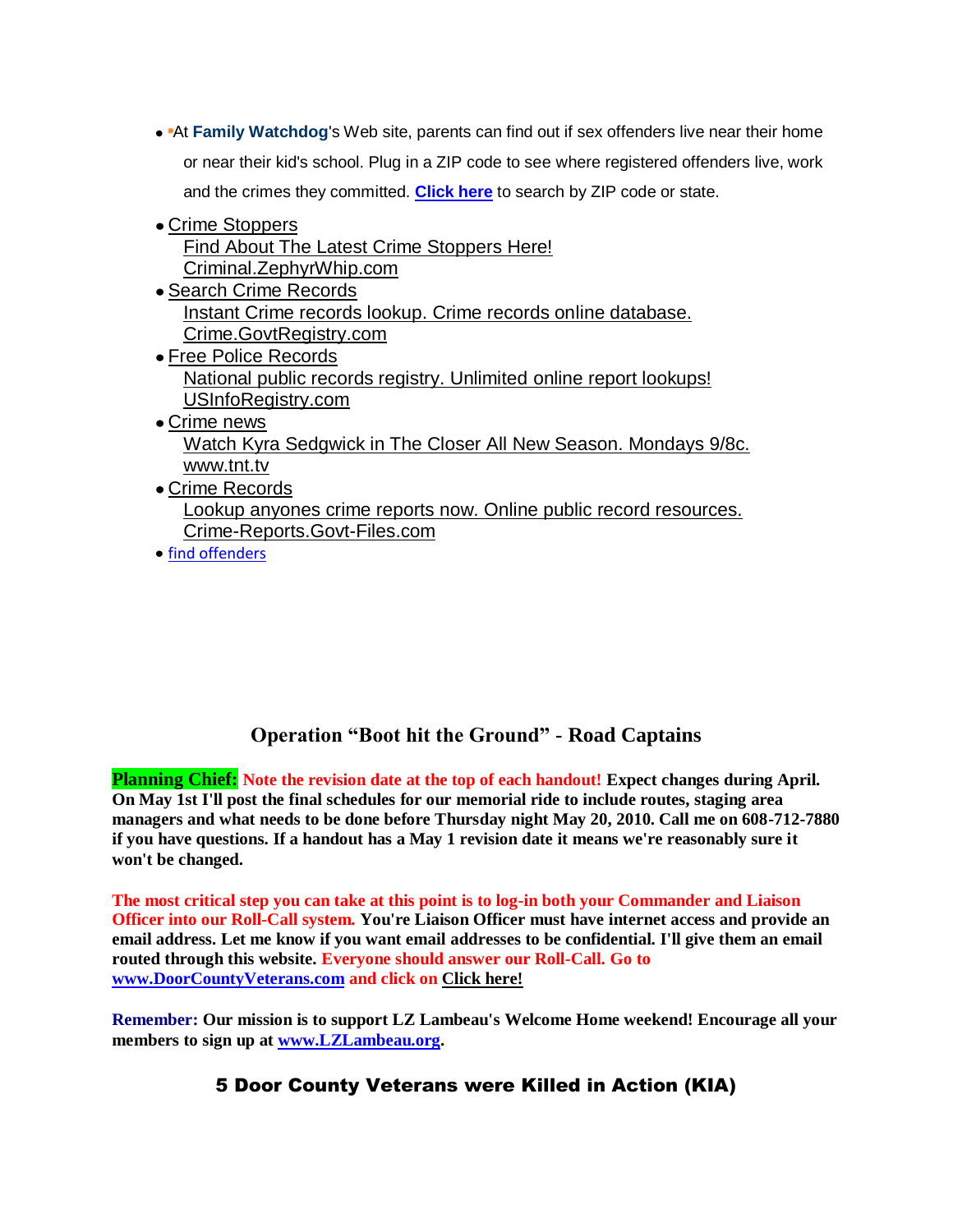| Dan L. Pfister                                           | Randy W.               | David R.              | <b>Richard E.</b>                    | Philip M.                        |
|----------------------------------------------------------|------------------------|-----------------------|--------------------------------------|----------------------------------|
|                                                          | <b>Wagner</b>          | <b>Schaefer</b>       | <b>Perez</b>                         | <b>Overbeck</b>                  |
| Sfc. U.S. Army -<br><b>Medic</b><br><b>Sturgeon Bay,</b> | Corporal U.S.<br>Army  | Sergeant U.S.<br>Army | <b>Lance Corporal</b><br><b>USMC</b> | 1st Lieutenant<br><b>US Army</b> |
|                                                          | Egg Harbor,            | <b>Sturgeon Bay</b>   | <b>Washington Is.</b>                | <b>Sturgeon Bay</b>              |
| KIA June 18,                                             | <b>KIA November 27</b> | KIA May 1,            | KIA September 6,                     | KIA June 10,                     |
| 1968 RIP Bayside                                         | 1968 RIP Egg Harbor    | 1969 RIP St P&P       | 1969 RIP Island                      | 1970 RIP Bayside                 |
| <b>Cemetery</b>                                          | <b>Cemetery</b>        | <b>Institute</b>      | <b>Cemetery</b>                      | <b>Cemetery</b>                  |
|                                                          |                        |                       |                                      |                                  |

**Personal Memories – By Rich Woldt Past Commander VFW Post 8337**

**Randy Wagner, Lee Patza and I left Egg Harbor about the same time. Lee landed in Vietnam March 23, 1968, Randy on September 11, 1968 and I on November 10, 1968. Randy was killed by a demolition bomb on November 11, 1968 the day after I landed at Long Bien Ben Hue.** 

**David Schaefer, son of Roy and Helen (Rohr) Schaefer, Sturgeon Bay, landed in the Mekong Delta as part of the Ninth Infantry Division on March 1, 1969 and was killed May 1, 1969 61 days later, leaving three brothers; Steve, Rick and Mark and paternal grandmother, Nellie Schaefer behind. I remember hanging out with David at the family Shell Station on Jefferson.**

**Sergeant Schaefer was awarded several medals posthumously for valor in combat. The Silver Star with 1st Oak Leaf Cluster. The first was for picking up an armed Vietcong grenade from beneath a wounded soldier and hurling it away, where it exploded shortly thereafter. The second was for courageously leading an attack against a Vietcong bunker where he took machine gun fire that cost him his life. Also awarded were the Bronze Star and Bronze Star first Oak Leaf Cluster for meritorious achievement while participating in sustained aerial flight in support of combat forces and the Purple Heart.** 

**Rick Perez, Washington Island, was scheduled to leave for home on September 22 (we called it "DEROS" to "CONUS" or "Date Expected to Return from Overseas to Continental United States"). He was killed by a fragmentation grenade in Quang Nam province on September 6, 1969; sixteen days before he would have safely landed home.** 

**Lee landed safely back in the U.S. February 9, 1969. I was scheduled to go home November 10, 1968 but extended my tour to get the SOB who killed Randy. I landed back in the U.S. January 10, 1970.**

**Dan Pfister, born in Jacksonport, had been in the Army since 1955. He was the oldest and first Door County vet to be killed in Vietnam. We called him a "Brown Boot" because once you're in Nam for over a week you're boots are red-brown from the mud in the rivers. Dan was a medic on an operation out of Binh Thuan when he was first listed as MIA but than the same day (June 18, 1968), his body was recovered and he was official reported as Killed in Action.** 

**Philip Overbeck, Son of Henry and Thea, brother of William and Charles and Michael and Margi and Elizabeth and Jennifer; a 1965 graduate of Sturgeon Bay High School, was the fifth and last Door County vet**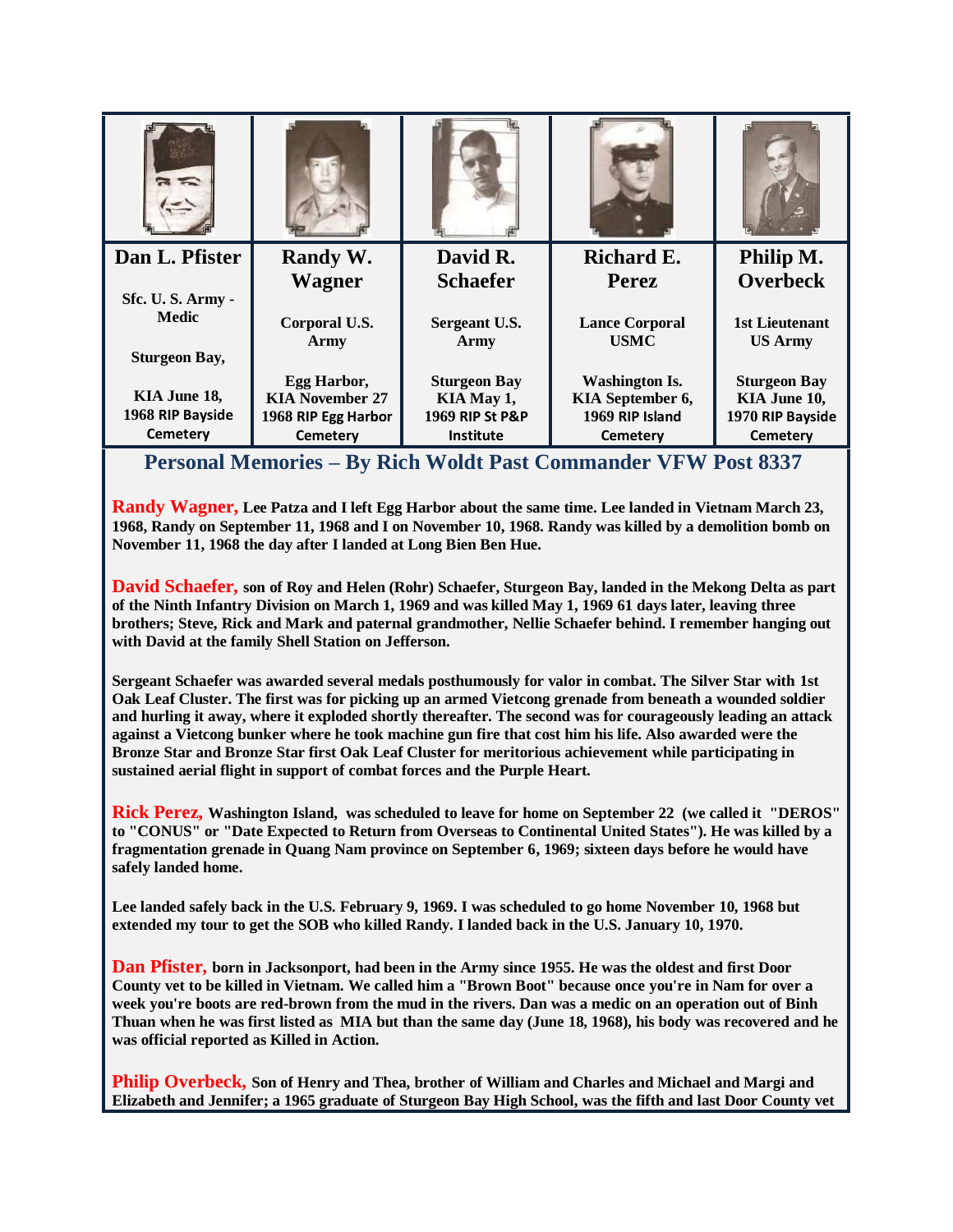**to be Killed in Action on June 10. 1970. Phil was a paratrooper serving with the 173 Airborne Brigade, Company B-4, 503 Infantry when he was killed by an explosive device while on an operation out of Binh Dinh. Phil's brothers William and Charles are both Vietnam vets.**

**We must never apologize for defending our freedom!**

**FYI: Landing Zone (LZ) Lambeau is a State wide program to "Welcome Wisconsin Vietnam Veterans Home!" Door County Veterans have launch two operations to honor our five Vietnam veterans Killed in Action (KIA).** Door County did not have any Missing in Action (MIAs) or Prisoners of War (POWs). "Boots on the Ground" helps ensure we've located and, if they choose, landed all our Vietnam vets inside Lambeau Field for the program Saturday night. "Rubber hits the Road" is our biker salute to all Wisconsin Vietnam vets. Our one-way ride starts on Washington Island in honor of USMC Lance Corporal Richard E. Perez and ends at LZ Lambeau. A 5 bike contingent will ride with the 1244 Rolling Thunder bikers coming from La Crosse. 1244 represents the number of Wisconsin Vietnam vets Killed in Action (KIA), Missing in Action (MIA), or who were Prisoners of War (POWs).

**Planning/Logistic Chiefs:** Both operations "Boots on the Ground" and "Rubber hits the Road" support our State wide [www.LZLambeau.org](http://www.lzlambeau.org/) project welcoming Vietnam veterans home to Landing Zone Lambeau between Thursday May 20 and Sunday, May 23, 2010.

The primary mission of [www.DoorCountyVeterans.com](http://www.doorcountyveterans.com/) is to locate and land family members of our 5 Door County veterans Killed in Action in Vietnam inside LZ Lambeau Saturday night May 22 and include at least 5 bikers in Rolling Thunders' La Crosse to LZ Lambeau ride in honor of the 1244 Wisconsin Vietnam vets Killed in Action (KIA), reported as Missing in Action (MIA), or who were Prisoners of War (POWs). We will also escort family members of our 5 KIAs from grave-side to LZ Lambeau Friday morning, May 21, 2001.

## **Recommendations**

- Fly LZ Lambeau flag and/or post LZ Lambeau poster with LZ logo on entry doors, lobby bulletin board, over night depository boxes, and on ATMs to confirm your credit union is taking part in the LZ Lambeau welcome home for Wisconsin Vietnam veterans.
- **Promote** LZ Lambeau via you website to include providing a link to [www.lzlambeau.org](http://www.lzlambeau.org/) and [www.DoorCountyVeterans.com.](http://www.doorcountyveterans.com/)
- **Log in! [Click here](http://www.surveymonkey.com/s/M9JPVKW)** and log into Operation "Boots on the ground" and "Rubber hits the Road." **Note:** all vets should log in and you need only log in once as both go into the same log in data base.



**[Home](http://lzlambeau.org/index.cfm)** [Landing Zone](http://lzlambeau.org/about.cfm)  [Schedule](http://lzlambeau.org/about.cfm) [Ticketing Info](http://lzlambeau.org/tickets.cfm) **[Volunteer](http://lzlambeau.org/volunteer_survey.cfm)** [Motorcycle](http://lzlambeau.org/Ride.cfm)  [Honor Ride](http://lzlambeau.org/Ride.cfm) [Connect with](http://lzlambeau.org/connectwithvets.cfm)  [Veterans](http://lzlambeau.org/connectwithvets.cfm) **[Contact](http://lzlambeau.org/contact.cfm)**